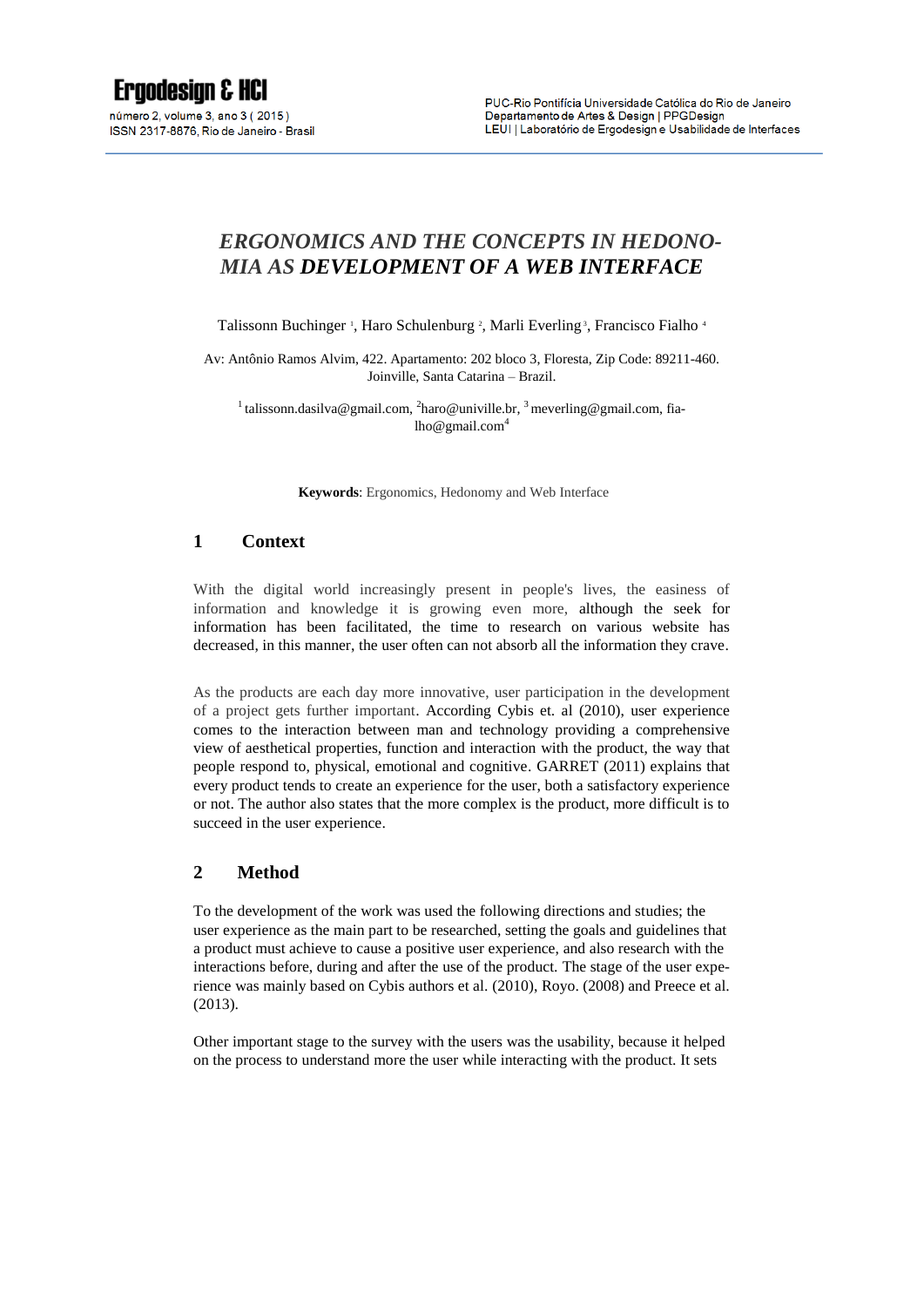parameters that should result in a clean and simple interface, helping the user in your navigation. The usability goals were studied to have a direction more centralized to the user's action, since this are connected with the user experience goals, doing a relation between interaction with the user or product. To the research of the stages were used as main authors CYBIS et al. (2002) and Preece et al. (2013).

Another factor that helped to understand even more was the cognitive ergonomics, that together with hedonomia, helped on the research of the user's cognitive behavior, seeking more understanding the actions of users, offering more pleasure to navigate and interact with the interface. To this stage the main authors were Preece et al.(2013) and Hancock et al. (2005).

In the last stage was researched about interaction, which was further noticed that the user experience and interaction design include various disciplines, and the user has some distinct perspectives of interaction with a product. The main authors that helped on this research were Garret (2011), Saffer (2010) and Barbosa (2010).

## **3 Results**

The research has great relevance for the understanding of the processes and ways to build a well-resolved interface, concluding that the user experience goals are advice showing how the user feels the system. In addition, when developing an interface, should be considered that the user before navigating for the first time has a different experience, when they are interacting and also a reflection after interacting.

Regarding the usability and interaction, the research brought fundamental examples to develop an easy and simple user interface, further emphasizing the positive user experience in navigation, using fundamental goals for interaction design, where then inserted in context user's use. With these elements it was also perceptible in the way that is user interaction, depending on their role.

With studies of cognitive ergonomics and hedonomia, it was possible to have a better explanation of user behavior before an interface. These studies allows to define an interface in which the user could be navigating for the first time and get the feeling that they already knows how to use perfectly, utilizing symbolic representations that have already stored in their memory. Therefore the user minimizes the discomfort during use interface, providing opportunities for enjoyment and satisfaction, for the purpose of continuous use.

## **4 Conclusions**

This research sought to understand the workings and user behavior, to develop an interface. Such theoretical concepts demonstrated how the user experience may be